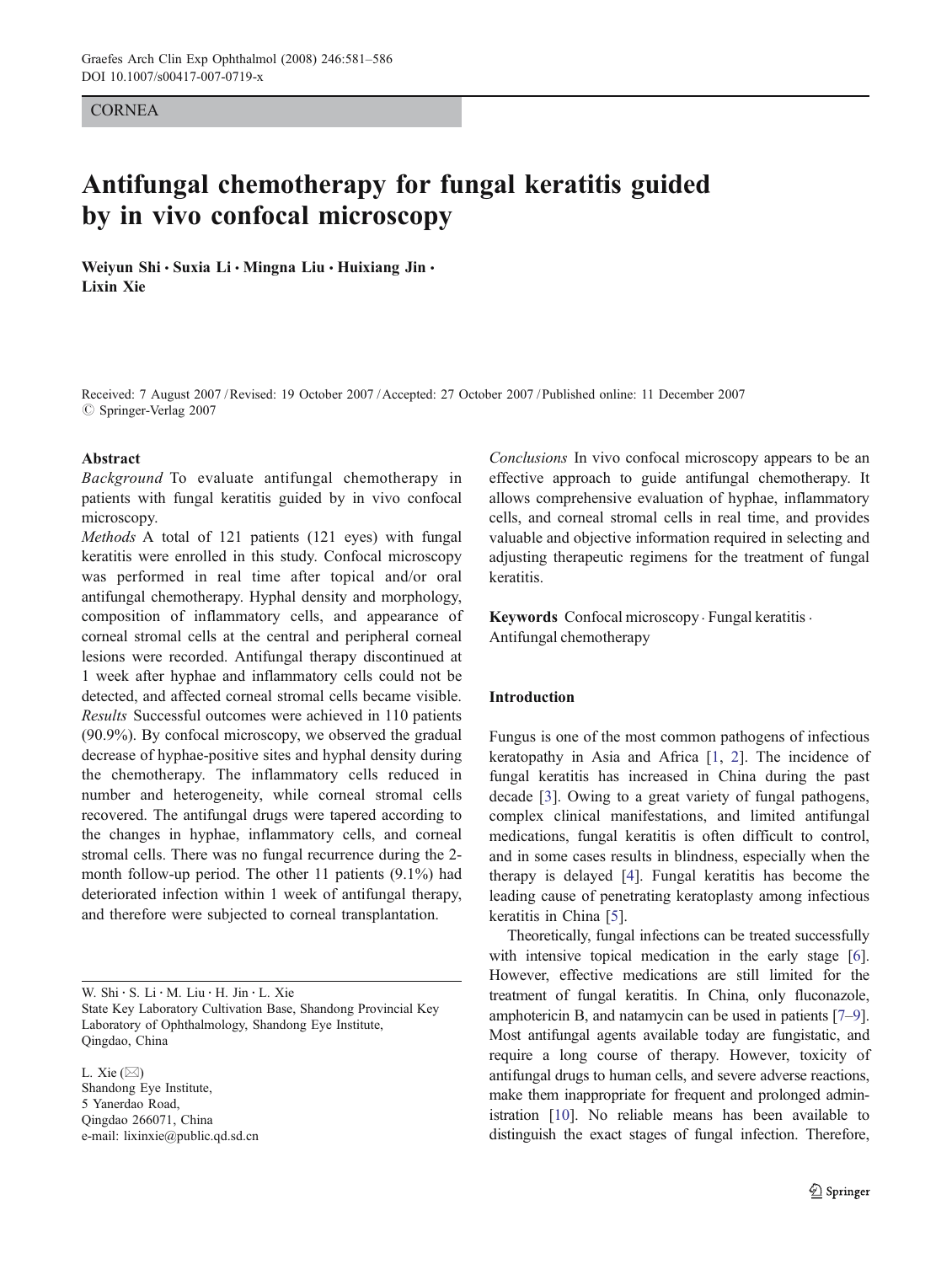an effective method is needed to monitor the process of fungal keratitis and to guide the drug administration.

Confocal microscopy is a relatively new and noninvasive technique for the examination of normal or diseased corneas [[11](#page-5-0)]. It has frequently been used in the diagnosis and monitoring of fungal keratitis [[12](#page-5-0)–[14\]](#page-5-0). In this study, we used confocal microscopy to evaluate the therapeutic effects of antifungal chemotherapy, and to guide the administration of antifungal medications.

## Patients and methods

## Patients

A total of 121 patients (121 eyes) were selected for this study from 738 patients who were diagnosed with fungal keratitis at the Shandong Eye Institute between January 2001 and May 2006. The inclusion criteria were that the inflammatory infiltrates were within the anterior 2/3 of the corneal stroma in depth and no more than 5 mm in diameter. These selected patients received antifungal chemotherapy only. Mean duration of the disease before antifungal treatment was  $9.6 \pm 4.5$  days (range  $6-14$  months). They were 75 men and 46 women with a mean age of  $36.4 \pm 15.1$  years (range 8–77 years).

#### Diagnosis and clinical examination

Hyphae and infiltrating inflammatory cells were detected in all patients by in vivo confocal microscopy. The size, depth,

and morphology of the infiltrates were examined by slit lamp biomicroscopy. Corneal scrapings were collected for smears and culture. Hyphae were confirmed by microcopy after the samples were treated with 10% potassium hydroxide.

Drug treatment guided by in vivo confocal microscopy

## Antifungal treatment

In the patients diagnosed with fungal keratitis, 0.5% fluconazole eye drops were given every half an hour, combined with 0.25% amphotercin B or 5% natamycin every 2 hours. Meanwhile, itraconazole was taken orally once a day for no more than 21 days to reinforce the therapeutic effects.

## Confocal microscopy examination

In vivo confocal microscopy (Confoscan 2.0, Nidek, Japan) was performed every week during the antifungal treatment, and a few more times after the completion of the medication. To ensure the fidelity of confocal microscopy, at least five different sites were chosen for examination, including the center of the ulcer as well as the superior, inferior, nasal, and temple sides of the infiltrates (Fig. 1). The density and morphology of the hyphae in corneal lesions, the number and configuration of inflammatory cells, and the appearance of corneal stromal cells in the central and peripheral corneal lesions were recorded.

Fig. 1 Five sites at the center and superior, inferior, nasal, and temple sides of the lesion are chosen for examinations. Hyphae and inflammatory cell images at the border of the lesion are clearer than those in the center

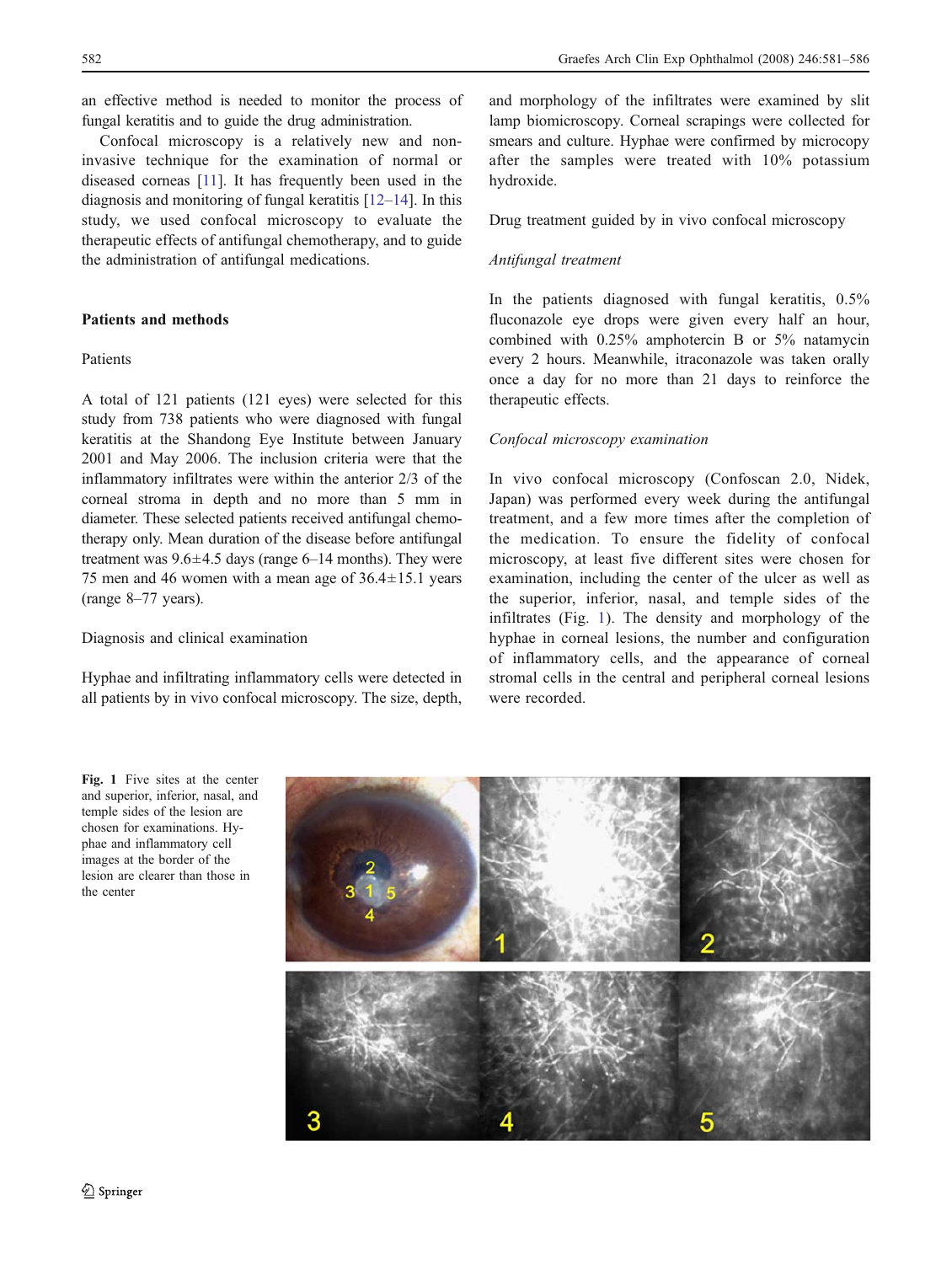<span id="page-2-0"></span>Adjustment of antifungal treatment according to confocal microscopy

The status of fungal infections were evaluated, and the antifungal medications were adjusted as follows:

- (1) When the density of hyphae and inflammatory cells in corneal stroma decreased significantly, 0.5% fluconazole eye drops were tapered to once an hour, 0.25% amphotercin B and 5% natamycin to four times a day.
- (2) If the corneal epithelial defects were repaired, and hyphae disappeared, but inflammatory cells could still be detected by confocal microscopy, 0.1% diclofenac sodium eye drops were added four times a day.
- (3) If patients had a persistent epithelial defect, but neither hyphae nor inflammatory cells were detected by confocal microscopy, 0.25% amphotercin B and 5% natamycin discontinued, and recombinant human epidermal growth factor was added.
- (4) Once corneal epithelial defects were repaired, hyphae and inflammatory cells disappeared completely, and corneal stromal cells could be detected, 0.5% fluconazole eye drops were continued four times a day for an additional week.

If any patient was confirmed non-responsive to the drug treatment, and the infection worsened, corneal transplantation was performed to control the infection and preserve the vision. Such patients were withdrawn from the study.

#### Follow-up

All patients were followed up for 2 months after the drugs were withdrawn to ensure no recurrence of the fungal infection.

## Results

Corneal scraping smears and cultures

Corneal scrapings were collected from 103 eyes. Eightyfive (82.5%) showed hyphae in 10% KOH wet mounts. With microbial cultures, fungus growth were observed in 64 eyes (62.1%), including Fusarium in 45 (70.3%), Aspergillus in seven (10.9%), Alternaria alternate in seven (10.9%), Penicillium in one (1.5%), and other fungal pathogens in four (6.2%).

## Confocal microscopy examination

Before antifungal therapy, we found significant reflection at the center of corneal ulcers in all the patients by confocal microscopy. It was difficult to identify the tissue structure

in most of them (Figs. 2 and [3\)](#page-3-0). In a few cases, blur-shaped filaments could be seen. However, at the edge of the infiltrations, thin branching filaments which interlaced with each other could be identified clearly in the background. Some bright and obscure boundary inflammatory cells in various sizes could also be observed (Fig. [4](#page-4-0)a).

At 1 week after antifungal treatment, 110 patients (90.5%) had significant improvement, with reduced infiltration area and oculus purulentus. Confocal microscopy showed that the reflection in the center of the corneal ulcers significantly weakened. Short filaments and inflammatory cells were visible in the ulcer center (Figs. 2 and [3](#page-3-0)). The density of hyphae decreased at the edge of the infiltration. Some hyphae began to break up into small pieces. The number of inflammatory cells reduced sharply.



Fig. 2 a Slit lamp microscopy shows an ulcer of fungal keratitis (4 mm×5 mm), and branching hyphal infiltrate can be seen at the superior nasal side. b In vivo confocal microscopy shows a strong reflection at the center of the ulcer with a blurred border of filaments. At 1 week after antifungal treatment, the size of the infiltration is reduced (c); in vivo confocal microscopy shows a reduced reflection of the lesion and decreased filaments and inflammatory cells in number (d). At 2 weeks, the ulcer becomes smaller (e); hyphae and inflammatory cells in the center decrease in number (f). At 4 weeks, the corneal ulcer is healed, and new blood vessels grow into the cornea (g); trifle hyphae can be identified in the central infiltrate (h)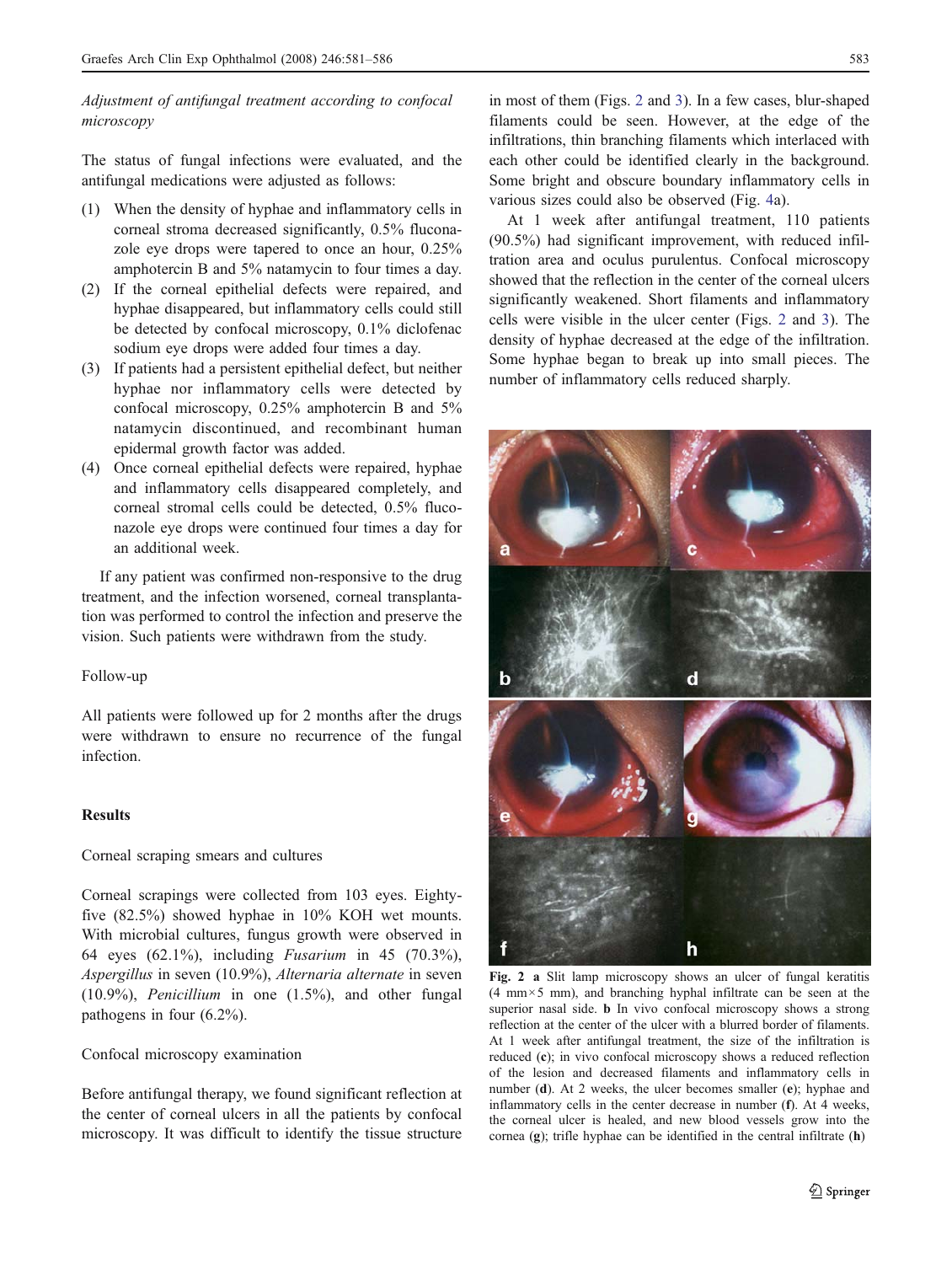<span id="page-3-0"></span>

Fig. 3 Slit lamp microscopic (a, c, e, g) and confocal microscopic (b, d, f, h) images of another fungal keratitis patient with antifungal chemotherapy. At 2 weeks after antifungal treatment, the hyphae disappear, but inflammatory cells remain visible (f). At 4 weeks, corneal ulcer is healed, and the cornea becomes transparent (g); there are few inflammatory cells but some corneal stromal cells (h)

The infections in the other 11 patients (9.1%) worsened during this period with increasing oculus purulentus. By confocal microscopy, an enhancement of the central reflection was observed, as well as an increased load of filaments and a growing number of inflammatory cells at the edge, which supported the justification for corneal transplantation.

In the improved 110 patients, all the ulcers became smaller and clear at 2 weeks. The corneal epithelium recovered in 44 patients (40%), which was confirmed by fluorescein staining. The corneal edema alleviated, the branching hyphal infiltrates reduced, and the satellite lesions and endothelial plaques disappeared, although moderate infiltrates remained within the superficial stroma. According to the repeated confocal microscopic examinations, no hyphae or infiltrating cells were detected in 46 patients (41.8%), but thick striate opacity was still visible (Fig. [4](#page-4-0)b). In the other patients, there remained a few hyphae and inflammatory cells, which became similar in size and clearer than before. Fewer hyphae and infiltrating cells were

found at the border of the infiltrates (Figs. [2](#page-2-0) and 3). The corneal stromal cells became visible in the background (Fig. [4](#page-4-0)c,d).

The corneal ulcers healed within a mean time of  $22\pm$ 4.3 days. After 4 weeks of drug therapy, the corneal epithelium appeared glossy. The corneal edema, branching hyphal infiltrates, satellite lesions, and endothelial plaques were completely cleared away. According to the confocal microscopy, trifle hyphae could be identified in the central infiltrates in 12 patients (10.9%), with a few infiltrating cells in 20 (18.2%) (Figs. [2](#page-2-0) and 3). At the border of the infiltration, no hyphae or infiltrating cells were observed, whereas corneal stromal cells could be identified. A low reflecting white haze appeared in the background. The 12 patients with hyphae in the central infiltrates received further antifungal medications for 1 more week, when the hyphae vanished completely.

At 1 week after the cease of antifungal treatment, the affected corneas became transparency in 32 patients (29.1%), and thick or light corneal nebula remained in the other 78 (70.9%) (Fig. [5](#page-4-0)). By confocal microscopy, corneal stromal cells were found at the recovered corneas, occasionally with light opacity. There was thick corneal haze in the stroma in patients with corneal nebula.

#### Prognosis

All the 110 patients were followed up for no less than 2 months, and no recurrence of fungal keratitis was detected.

## Discussion

Fungal keratitis is a chronic, smoldering, and intractable infection, sometimes requiring a long course of medical therapy [[15\]](#page-5-0). What are the ideal criteria for judging the antifungal therapy, recovery of corneal epithelium, retraction of corneal lesion, or resolution of inflammation?

Previously, antifungal chemotherapy was always prolonged for thorough cure of fungal infection, when confocal microscopy worked only as a tool to find hyphae in the cornea lesion and to confirm the diagnosis. With a period of antifungal treatment, the corneal epithelial defects can recover, but the newly formed corneal epithelium usually has edema and opacity, which may be attributed to the remained corneal infiltrates and hyphae or toxicity of antifungal medicine. If it is caused by the former, further antifungal therapy is needed. Otherwise, there might be a high risk of recurrence. On the other hand, if the reason is drug toxicity, antifungal agents must be reduced or discontinued to allow the epithelium to recover. However, it is difficult to distinguish these two potential reasons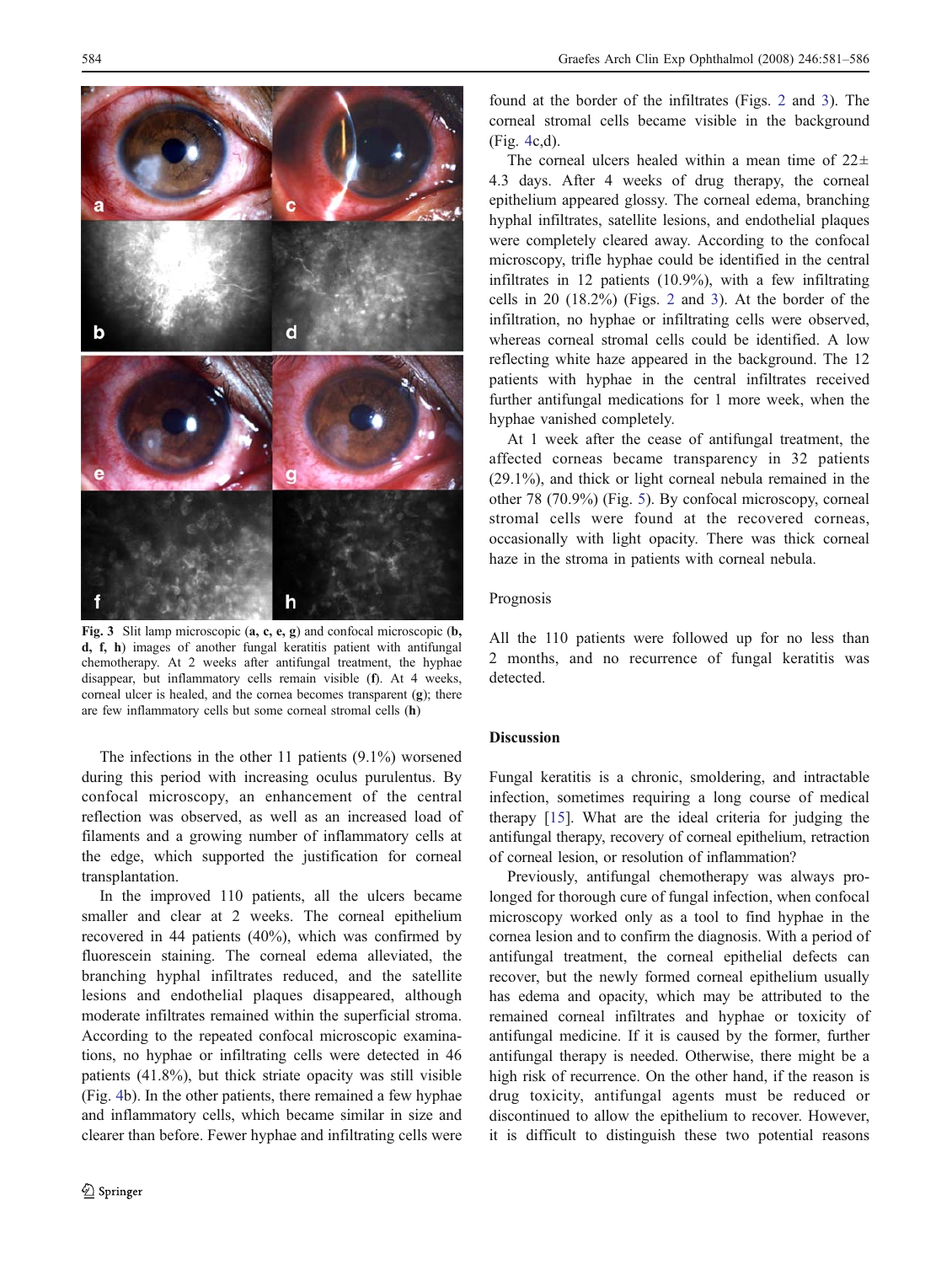<span id="page-4-0"></span>Fig. 4 a Bright but opaque inflammatory cells in different sizes are identified in the fungal lesion. b Low reflecting white haze appear at 2 weeks after antifungal treatment. c, d The corneal epithelium looks glossy, and the corneal stromal cells are visible at 1 week after the completion of the antifungal treatment



merely by slit lamp. Cornea scrapings may destroy the newly formed epithelium, delay the healing of corneal ulcers, and even cause secondary infections. Moreover, the positive rate is rather low, for there might remain very few hyphae. Therefore, a more sensitive and reasonable approach is required.

Confocal microscopy is a noninvasive technique for examining corneal injury and disease at the cellular level [\[16](#page-5-0), [17\]](#page-5-0), particularly in cases with deep seated infiltrations for which a routine microbiology test does not yield positive results [[18\]](#page-5-0). It has proved to be more sensitive than culture in the diagnosis of experimentally induced Aspergillus fumigatus keratitis in rabbits [[19\]](#page-5-0). In this study, the confocal microscopy made it possible to perform dynamic studies in real time. We performed multi-point

Fig. 5 Photographs after antifungal chemotherapy. a At 1 week. b The corneal ulcer becomes smaller at 2 weeks. c The corneal epithelium recovers, but there remains light corneal nebula. d Fluorescein staining is negative

and repeated confocal microscopy during the drug therapy for the treatment of fungal keratitis. To improve the detection rate, we first checked the corneal lesions for necrosis tissue by slit lamp microscopy and made a mark at the point mostly likely with hyphae, before confocal microscopy was employed. In patients with not too many hyphae and inflammatory cells, even if corneal epithelial defects had completely recovered, further antifungal treatment was given. If the patients had corneal epithelial edema and opacity, but no hyphae or inflammatory cells, we attributed it to the toxic action of antifungal medicine and reduced the dosage. In some patients, hyphae and infiltrating cells disappeared, and stromal cells could be detected, which indicates that the fungal infection was successfully treated, and the antifungal agents could be withdrawn. After